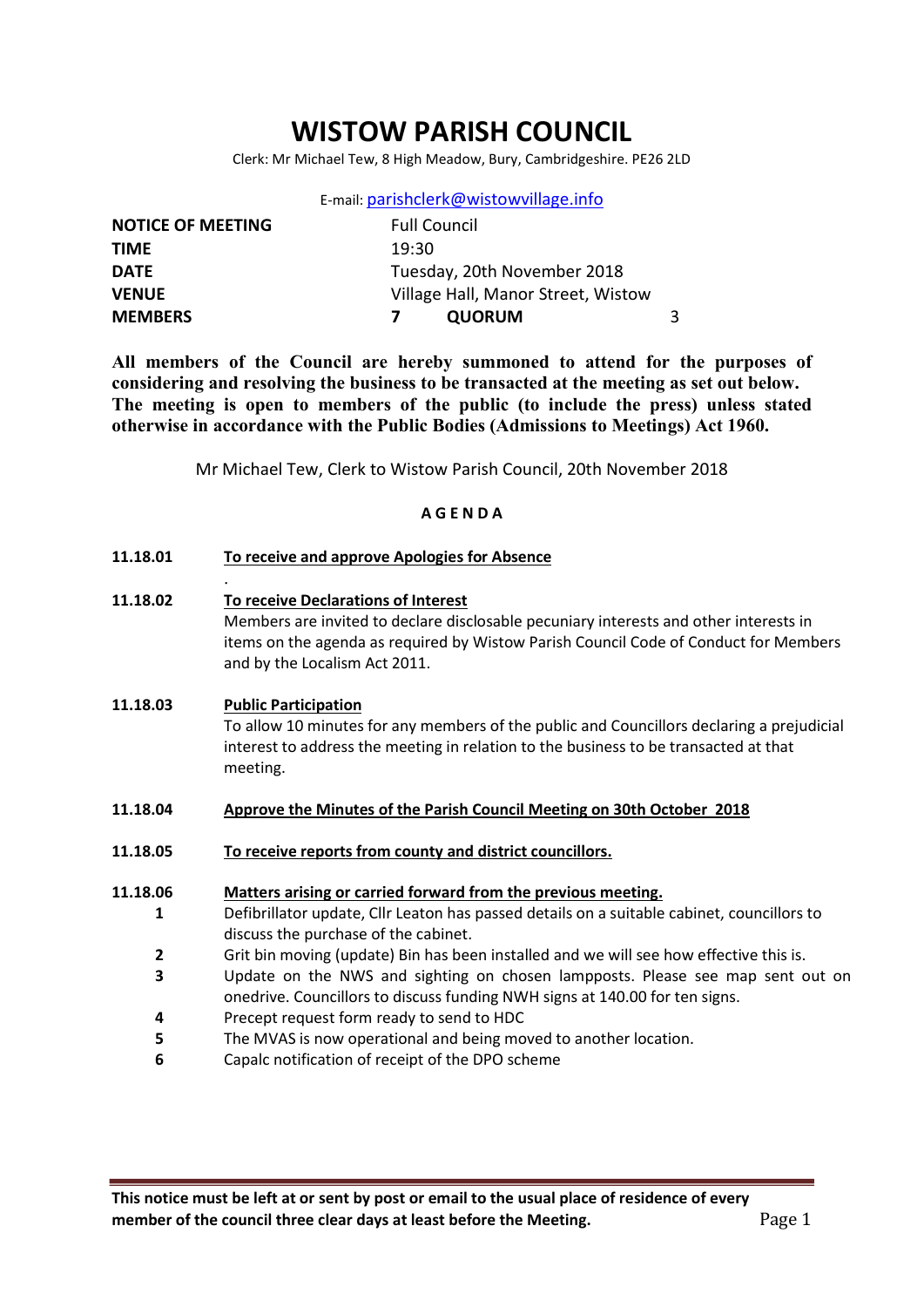# 11.18.07 Notification of planning items.

PARISH COUNCIL CONSULTATION – APPLICATION REF. 18/02215/HHFUL Internal alterations and single storey rear extension to existing bungalow 21 Harris Lane Wistow Huntingdon PE28 2QG

Proposal: Outline planning application for the erection of up to 210 dwellings, 0.5ha of B1 employment land, 0.1ha of land for A1 local shop, with public open space, landscaping and sustainable drainage systems (SuDS) and two vehicular access points from Ramsey Road, following the demolition of one residential dwelling.

# Application no: h/5002/18/cw

Construction of a heat and power plant comprising biomass energy from waste (fluidised bed combustion) facility and treatment of waste water by evaporation treatment plant and associated infrastructure comprising tank farm, combuster with 25 metre high chimney, process building, store building, office building, walking floor canopy, car park, fuel storage bays, fire water tank, conveyor, pipe gantry, diesel tank, control room, auxiliary plant skid, high voltage transformers

### 11.18.08 Finance

To approve accounts for payment: 20<sup>th</sup> November 2018

| <b>Date</b> | Ref. No. | Payee         | <b>Description</b>      | Amount |
|-------------|----------|---------------|-------------------------|--------|
| 20/11/2018  | 381      | CGM           | <b>Grass Cutting</b>    | 543.60 |
| 20/10/2018  | 382      | <b>Mr Tew</b> | Clerks wages + expenses | 312.62 |
|             |          |               |                         |        |
|             |          |               |                         |        |

### To note income received:

| <b>Date</b> | Ref. No.    | <b>Pavee</b>       | <b>Description</b>    | Amount |
|-------------|-------------|--------------------|-----------------------|--------|
| 10/11/2018  | 029         | R+P. Burton        | <b>Allotment Rent</b> | 966.07 |
| 12/11/2018  | <b>Bacs</b> | <b>H.Manwaring</b> | <b>Allotment Rent</b> | 18.24  |

11.18.08.1 Councillors to consider Clerks discretion to raise cheques against invoices received with approval from the Chairperson and signatories for urgent payments under the power of Local Government 1972 s111

#### 11.18.09 Traffic, Highways & Road Safety.

- 1 Overhanging tree on Mill Road reported to Cambridge County Council
- 2 Dip in the Road by manor farm reported to CCC on CCC online website